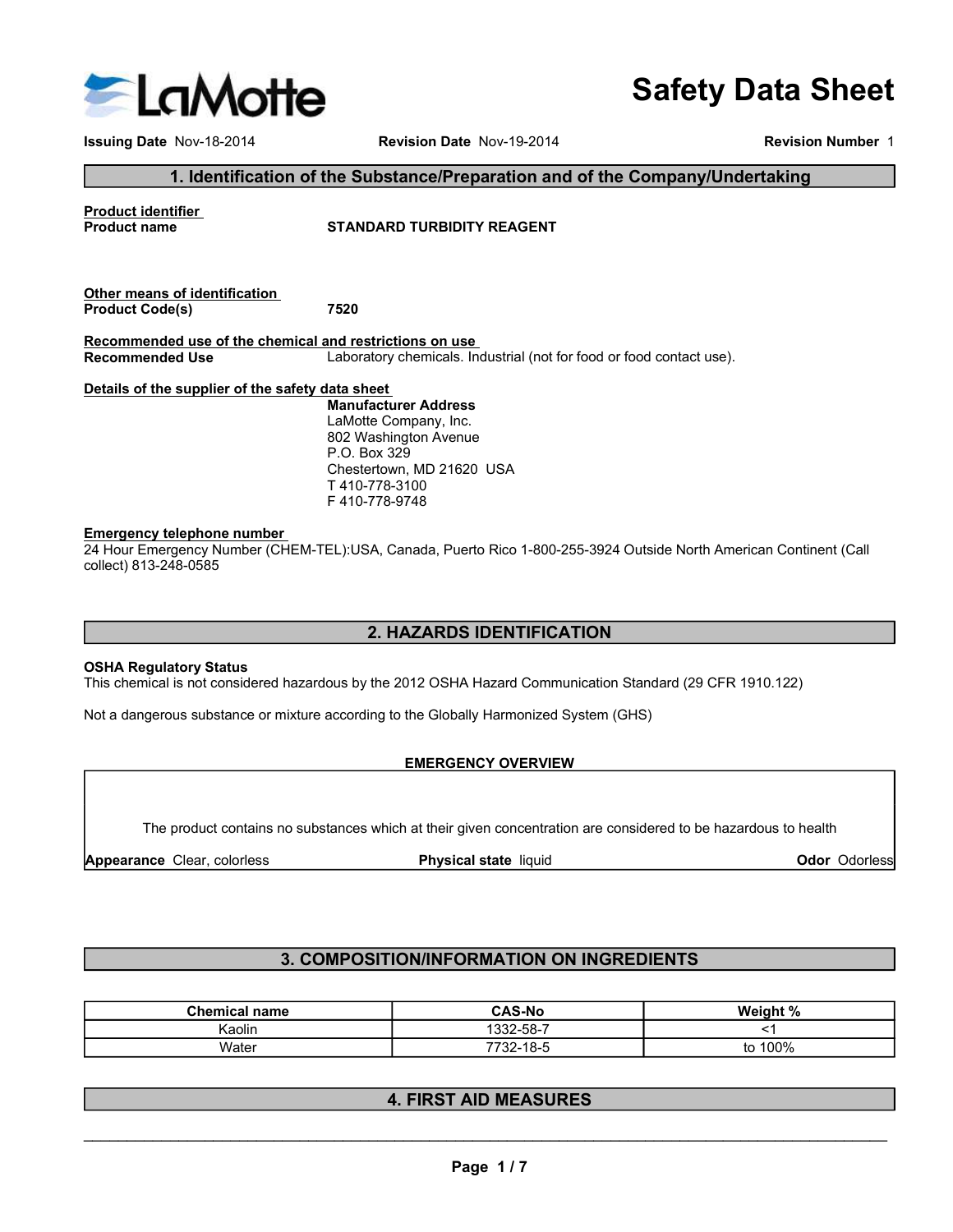# FIRST AID MEASURES

| 7520 STANDARD TURBIDITY REAGENT                    |                                                      | Revision Date Nov-19-2014 |
|----------------------------------------------------|------------------------------------------------------|---------------------------|
|                                                    |                                                      |                           |
| <b>FIRST AID MEASURES</b><br><b>General advice</b> | No hazards which require special first aid measures. |                           |
| Eye contact                                        | Rinse thoroughly with water as necessary.            |                           |
| <b>Skin contact</b>                                | Wash off with warm water and soap.                   |                           |
| Inhalation                                         | Not expected to require first aid measures.          |                           |

# 5. FIRE-FIGHTING MEASURES

## Suitable extinguishing media

Water spray, dry chemical, carbon dioxide (CO<sub>2</sub>), or foam.

### Protective equipment and precautions for firefighters

As in any fire, wear self-contained breathing apparatus pressure-demand, MSHA/NIOSH (approved or equivalent) and full protective gear.

# 6. ACCIDENTAL RELEASE MEASURES

| Refer to Section 8.<br>See Section 12 for additional Ecological Information.<br>Methods and material for containment and cleaning up<br>Soak up with inert absorbent material. After cleaning, flush away traces with water.<br>7. HANDLING AND STORAGE<br>Handle in accordance with good industrial hygiene and safety practice. Do not ingest. Do<br>not eat, drink, or smoke when using this product.<br>Conditions for safe storage, including any incompatibilities<br>Keep tightly closed in a dry and cool place. Keep from freezing. Keep away from direct<br>sunlight. Keep out of the reach of children.<br>No materials to be especially mentioned.<br>8. EXPOSURE CONTROLS/PERSONAL PROTECTION<br><b>ACGIH TLV</b><br><b>NIOSH IDLH</b><br><b>OSHA PEL</b><br><b>Chemical name</b><br>TWA: 15 mg/m <sup>3</sup><br>TWA: 10 mg/m <sup>3</sup><br>Kaolin<br>TWA: $2 \text{ mg/m}^3$<br>1332-58-7<br>TWA: $5 \text{ mg/m}^3$<br>TWA: $5 \text{ mg/m}^3$<br>Water<br>None Established<br>$\blacksquare$<br>7732-18-5 |                                         | Personal precautions, protective equipment and emergency procedures |  |
|------------------------------------------------------------------------------------------------------------------------------------------------------------------------------------------------------------------------------------------------------------------------------------------------------------------------------------------------------------------------------------------------------------------------------------------------------------------------------------------------------------------------------------------------------------------------------------------------------------------------------------------------------------------------------------------------------------------------------------------------------------------------------------------------------------------------------------------------------------------------------------------------------------------------------------------------------------------------------------------------------------------------------|-----------------------------------------|---------------------------------------------------------------------|--|
|                                                                                                                                                                                                                                                                                                                                                                                                                                                                                                                                                                                                                                                                                                                                                                                                                                                                                                                                                                                                                              | <b>Personal precautions</b>             |                                                                     |  |
|                                                                                                                                                                                                                                                                                                                                                                                                                                                                                                                                                                                                                                                                                                                                                                                                                                                                                                                                                                                                                              | <b>Environmental precautions</b>        |                                                                     |  |
|                                                                                                                                                                                                                                                                                                                                                                                                                                                                                                                                                                                                                                                                                                                                                                                                                                                                                                                                                                                                                              |                                         |                                                                     |  |
|                                                                                                                                                                                                                                                                                                                                                                                                                                                                                                                                                                                                                                                                                                                                                                                                                                                                                                                                                                                                                              | Methods for cleaning up                 |                                                                     |  |
|                                                                                                                                                                                                                                                                                                                                                                                                                                                                                                                                                                                                                                                                                                                                                                                                                                                                                                                                                                                                                              |                                         |                                                                     |  |
|                                                                                                                                                                                                                                                                                                                                                                                                                                                                                                                                                                                                                                                                                                                                                                                                                                                                                                                                                                                                                              | <b>Precautions for safe handling</b>    |                                                                     |  |
|                                                                                                                                                                                                                                                                                                                                                                                                                                                                                                                                                                                                                                                                                                                                                                                                                                                                                                                                                                                                                              | <b>Handling</b>                         |                                                                     |  |
|                                                                                                                                                                                                                                                                                                                                                                                                                                                                                                                                                                                                                                                                                                                                                                                                                                                                                                                                                                                                                              |                                         |                                                                     |  |
|                                                                                                                                                                                                                                                                                                                                                                                                                                                                                                                                                                                                                                                                                                                                                                                                                                                                                                                                                                                                                              | <b>Storage</b>                          |                                                                     |  |
|                                                                                                                                                                                                                                                                                                                                                                                                                                                                                                                                                                                                                                                                                                                                                                                                                                                                                                                                                                                                                              | <b>Incompatible Products</b>            |                                                                     |  |
|                                                                                                                                                                                                                                                                                                                                                                                                                                                                                                                                                                                                                                                                                                                                                                                                                                                                                                                                                                                                                              |                                         |                                                                     |  |
|                                                                                                                                                                                                                                                                                                                                                                                                                                                                                                                                                                                                                                                                                                                                                                                                                                                                                                                                                                                                                              | <b>Control parameters</b>               |                                                                     |  |
|                                                                                                                                                                                                                                                                                                                                                                                                                                                                                                                                                                                                                                                                                                                                                                                                                                                                                                                                                                                                                              |                                         |                                                                     |  |
|                                                                                                                                                                                                                                                                                                                                                                                                                                                                                                                                                                                                                                                                                                                                                                                                                                                                                                                                                                                                                              |                                         |                                                                     |  |
|                                                                                                                                                                                                                                                                                                                                                                                                                                                                                                                                                                                                                                                                                                                                                                                                                                                                                                                                                                                                                              |                                         |                                                                     |  |
|                                                                                                                                                                                                                                                                                                                                                                                                                                                                                                                                                                                                                                                                                                                                                                                                                                                                                                                                                                                                                              | <b>Appropriate engineering controls</b> |                                                                     |  |
|                                                                                                                                                                                                                                                                                                                                                                                                                                                                                                                                                                                                                                                                                                                                                                                                                                                                                                                                                                                                                              |                                         |                                                                     |  |
|                                                                                                                                                                                                                                                                                                                                                                                                                                                                                                                                                                                                                                                                                                                                                                                                                                                                                                                                                                                                                              |                                         |                                                                     |  |
|                                                                                                                                                                                                                                                                                                                                                                                                                                                                                                                                                                                                                                                                                                                                                                                                                                                                                                                                                                                                                              |                                         |                                                                     |  |
| Page 2/7                                                                                                                                                                                                                                                                                                                                                                                                                                                                                                                                                                                                                                                                                                                                                                                                                                                                                                                                                                                                                     |                                         |                                                                     |  |
|                                                                                                                                                                                                                                                                                                                                                                                                                                                                                                                                                                                                                                                                                                                                                                                                                                                                                                                                                                                                                              |                                         |                                                                     |  |

#### Control parameters

| TWA: 10 mg/m <sup>3</sup><br>TWA: $2 \text{ mg/m}^3$<br>TWA: $15 \text{ mg/m}^3$<br>Kaolin<br>TWA: $5 \text{ mg/m}^3$<br>1332-58-7<br>TWA: $5 \text{ mg/m}^3$<br>None Established<br>Water<br>$\overline{\phantom{a}}$<br>$\overline{\phantom{0}}$<br>7732-18-5 |
|-----------------------------------------------------------------------------------------------------------------------------------------------------------------------------------------------------------------------------------------------------------------|
|                                                                                                                                                                                                                                                                 |
|                                                                                                                                                                                                                                                                 |
|                                                                                                                                                                                                                                                                 |
|                                                                                                                                                                                                                                                                 |
| <b>Appropriate engineering controls</b>                                                                                                                                                                                                                         |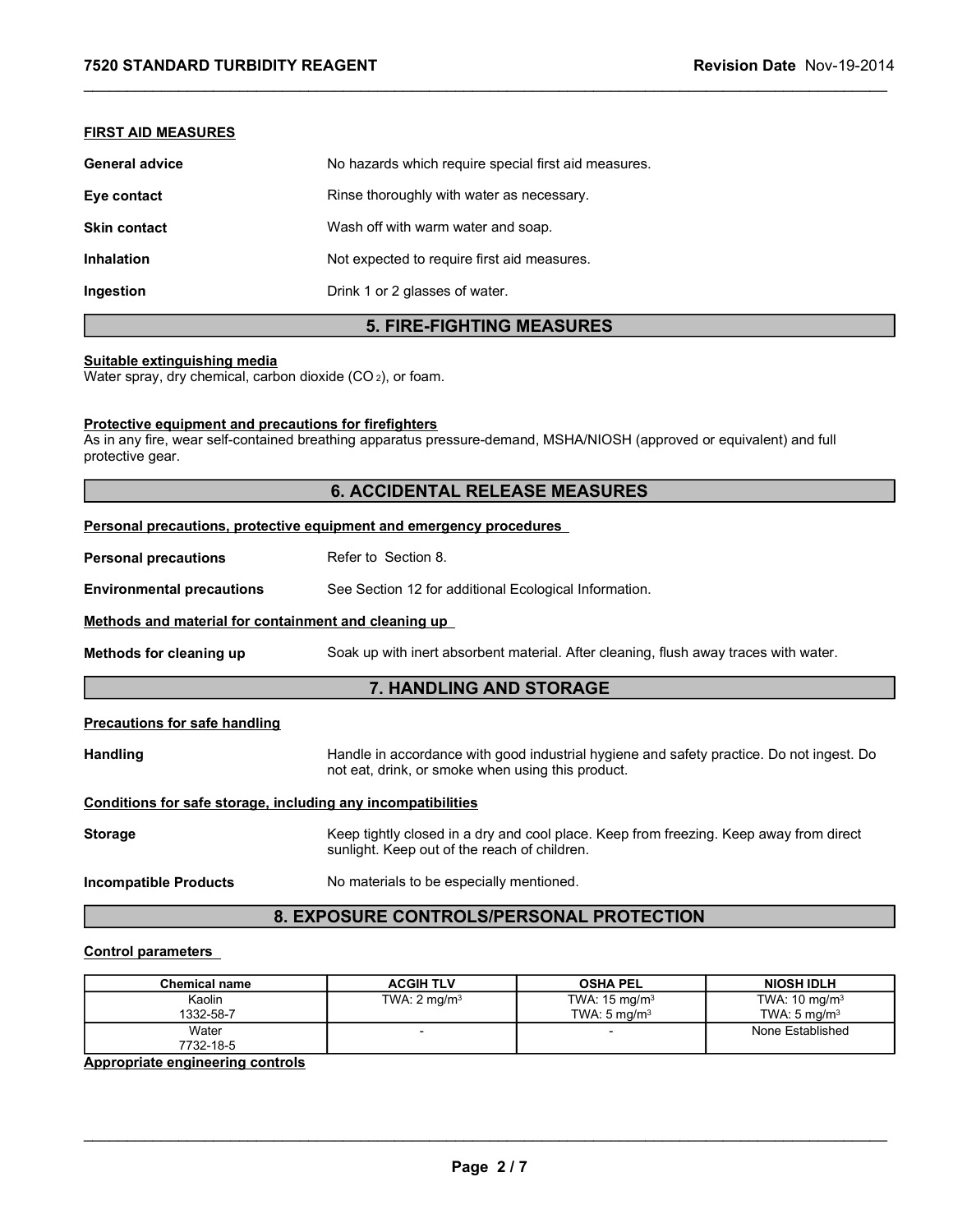| 7520 STANDARD TURBIDITY REAGENT | Revision Date Nov-19-2014                                              |
|---------------------------------|------------------------------------------------------------------------|
| <b>Engineering Measures</b>     | Showers<br>Eyewash stations<br>Ventilation systems.                    |
|                                 | Individual protection measures, such as personal protective equipment  |
| <b>Eye/face Protection</b>      | Safety glasses with side-shields.                                      |
| Skin and body protection        | Wear latex or nitrile gloves.                                          |
| <b>Hygiene Measures</b>         | Handle in accordance with good industrial hygiene and safety practice. |
|                                 | 9. PHYSICAL AND CHEMICAL PROPERTIES                                    |

# Information on basic physical and chemical properties

| <b>Engineering Measures</b>                                                                                                                                                                                                                                                                                                                                                                                                                                                                                                                                                                                                                                                                                                                                 | Showers<br>Eyewash stations<br>Ventilation systems.                                                                                                                                                                                                                                                                                                                                                                                                                                                                                                                                                                                         |                  |          |
|-------------------------------------------------------------------------------------------------------------------------------------------------------------------------------------------------------------------------------------------------------------------------------------------------------------------------------------------------------------------------------------------------------------------------------------------------------------------------------------------------------------------------------------------------------------------------------------------------------------------------------------------------------------------------------------------------------------------------------------------------------------|---------------------------------------------------------------------------------------------------------------------------------------------------------------------------------------------------------------------------------------------------------------------------------------------------------------------------------------------------------------------------------------------------------------------------------------------------------------------------------------------------------------------------------------------------------------------------------------------------------------------------------------------|------------------|----------|
|                                                                                                                                                                                                                                                                                                                                                                                                                                                                                                                                                                                                                                                                                                                                                             | Individual protection measures, such as personal protective equipment                                                                                                                                                                                                                                                                                                                                                                                                                                                                                                                                                                       |                  |          |
| <b>Eye/face Protection</b>                                                                                                                                                                                                                                                                                                                                                                                                                                                                                                                                                                                                                                                                                                                                  | Safety glasses with side-shields.                                                                                                                                                                                                                                                                                                                                                                                                                                                                                                                                                                                                           |                  |          |
| Skin and body protection                                                                                                                                                                                                                                                                                                                                                                                                                                                                                                                                                                                                                                                                                                                                    | Wear latex or nitrile gloves.                                                                                                                                                                                                                                                                                                                                                                                                                                                                                                                                                                                                               |                  |          |
| <b>Hygiene Measures</b>                                                                                                                                                                                                                                                                                                                                                                                                                                                                                                                                                                                                                                                                                                                                     | Handle in accordance with good industrial hygiene and safety practice.                                                                                                                                                                                                                                                                                                                                                                                                                                                                                                                                                                      |                  |          |
|                                                                                                                                                                                                                                                                                                                                                                                                                                                                                                                                                                                                                                                                                                                                                             | 9. PHYSICAL AND CHEMICAL PROPERTIES                                                                                                                                                                                                                                                                                                                                                                                                                                                                                                                                                                                                         |                  |          |
| Information on basic physical and chemical properties                                                                                                                                                                                                                                                                                                                                                                                                                                                                                                                                                                                                                                                                                                       |                                                                                                                                                                                                                                                                                                                                                                                                                                                                                                                                                                                                                                             |                  |          |
| <b>Physical state</b>                                                                                                                                                                                                                                                                                                                                                                                                                                                                                                                                                                                                                                                                                                                                       | liquid                                                                                                                                                                                                                                                                                                                                                                                                                                                                                                                                                                                                                                      |                  |          |
| <b>Appearance</b>                                                                                                                                                                                                                                                                                                                                                                                                                                                                                                                                                                                                                                                                                                                                           | Clear, colorless                                                                                                                                                                                                                                                                                                                                                                                                                                                                                                                                                                                                                            | Odor             | Odorless |
| <b>Property</b>                                                                                                                                                                                                                                                                                                                                                                                                                                                                                                                                                                                                                                                                                                                                             | Values                                                                                                                                                                                                                                                                                                                                                                                                                                                                                                                                                                                                                                      | Remarks • Method |          |
| pH<br>Melting point/freezing point<br><b>Boiling Point/Range</b><br><b>Flash point</b><br><b>Evaporation rate</b><br>Flammability (solid, gas)<br><b>Flammability Limit in Air</b><br><b>Upper flammability limit:</b><br>Lower flammability limit:<br>Vapor pressure<br><b>Vapor density</b><br><b>Specific gravity</b><br><b>Water solubility</b><br>Solubility in other solvents<br><b>Partition coefficient</b><br><b>Autoignition temperature</b><br><b>Decomposition temperature</b><br><b>Kinematic viscosity</b><br><b>Dynamic viscosity</b><br><b>Explosive properties</b><br><b>Oxidizing properties</b><br><b>Other information</b><br><b>Softening point</b><br>Molecular weight<br><b>VOC Content</b><br><b>Density</b><br><b>Bulk density</b> | 7<br>No information available<br>100 °C<br>No information available<br>No information available<br>No information available<br>No information available<br>No information available<br>No information available<br>No information available<br>Soluble in water<br>No information available<br>No information available<br>No information available<br>No information available<br>No information available<br>No information available<br>No information available<br>No information available<br>No information available<br>No information available<br>No information available<br>No information available<br>No information available |                  |          |
|                                                                                                                                                                                                                                                                                                                                                                                                                                                                                                                                                                                                                                                                                                                                                             | <b>10. STABILITY AND REACTIVITY</b>                                                                                                                                                                                                                                                                                                                                                                                                                                                                                                                                                                                                         |                  |          |
|                                                                                                                                                                                                                                                                                                                                                                                                                                                                                                                                                                                                                                                                                                                                                             |                                                                                                                                                                                                                                                                                                                                                                                                                                                                                                                                                                                                                                             |                  |          |
| <b>Stability</b><br><b>Hazardous Reactions</b>                                                                                                                                                                                                                                                                                                                                                                                                                                                                                                                                                                                                                                                                                                              | Stable.<br>None under normal processing.                                                                                                                                                                                                                                                                                                                                                                                                                                                                                                                                                                                                    |                  |          |
| Hazardous polymerization                                                                                                                                                                                                                                                                                                                                                                                                                                                                                                                                                                                                                                                                                                                                    | Hazardous polymerization does not occur.                                                                                                                                                                                                                                                                                                                                                                                                                                                                                                                                                                                                    |                  |          |
| <b>Conditions to avoid</b>                                                                                                                                                                                                                                                                                                                                                                                                                                                                                                                                                                                                                                                                                                                                  | Do not freeze.                                                                                                                                                                                                                                                                                                                                                                                                                                                                                                                                                                                                                              |                  |          |
| Incompatible materials                                                                                                                                                                                                                                                                                                                                                                                                                                                                                                                                                                                                                                                                                                                                      | No materials to be especially mentioned.                                                                                                                                                                                                                                                                                                                                                                                                                                                                                                                                                                                                    |                  |          |
|                                                                                                                                                                                                                                                                                                                                                                                                                                                                                                                                                                                                                                                                                                                                                             | Page 3/7                                                                                                                                                                                                                                                                                                                                                                                                                                                                                                                                                                                                                                    |                  |          |
|                                                                                                                                                                                                                                                                                                                                                                                                                                                                                                                                                                                                                                                                                                                                                             |                                                                                                                                                                                                                                                                                                                                                                                                                                                                                                                                                                                                                                             |                  |          |
|                                                                                                                                                                                                                                                                                                                                                                                                                                                                                                                                                                                                                                                                                                                                                             |                                                                                                                                                                                                                                                                                                                                                                                                                                                                                                                                                                                                                                             |                  |          |

# **10. STABILITY AND REACTIVITY**

| <b>Stability</b><br><b>Hazardous Reactions</b> | Stable.<br>None under normal processing. |
|------------------------------------------------|------------------------------------------|
| <b>Hazardous polymerization</b>                | Hazardous polymerization does not occur. |
| <b>Conditions to avoid</b>                     | Do not freeze.                           |
| Incompatible materials                         | No materials to be especially mentioned. |

\_\_\_\_\_\_\_\_\_\_\_\_\_\_\_\_\_\_\_\_\_\_\_\_\_\_\_\_\_\_\_\_\_\_\_\_\_\_\_\_\_\_\_\_\_\_\_\_\_\_\_\_\_\_\_\_\_\_\_\_\_\_\_\_\_\_\_\_\_\_\_\_\_\_\_\_\_\_\_\_\_\_\_\_\_\_\_\_\_\_\_\_\_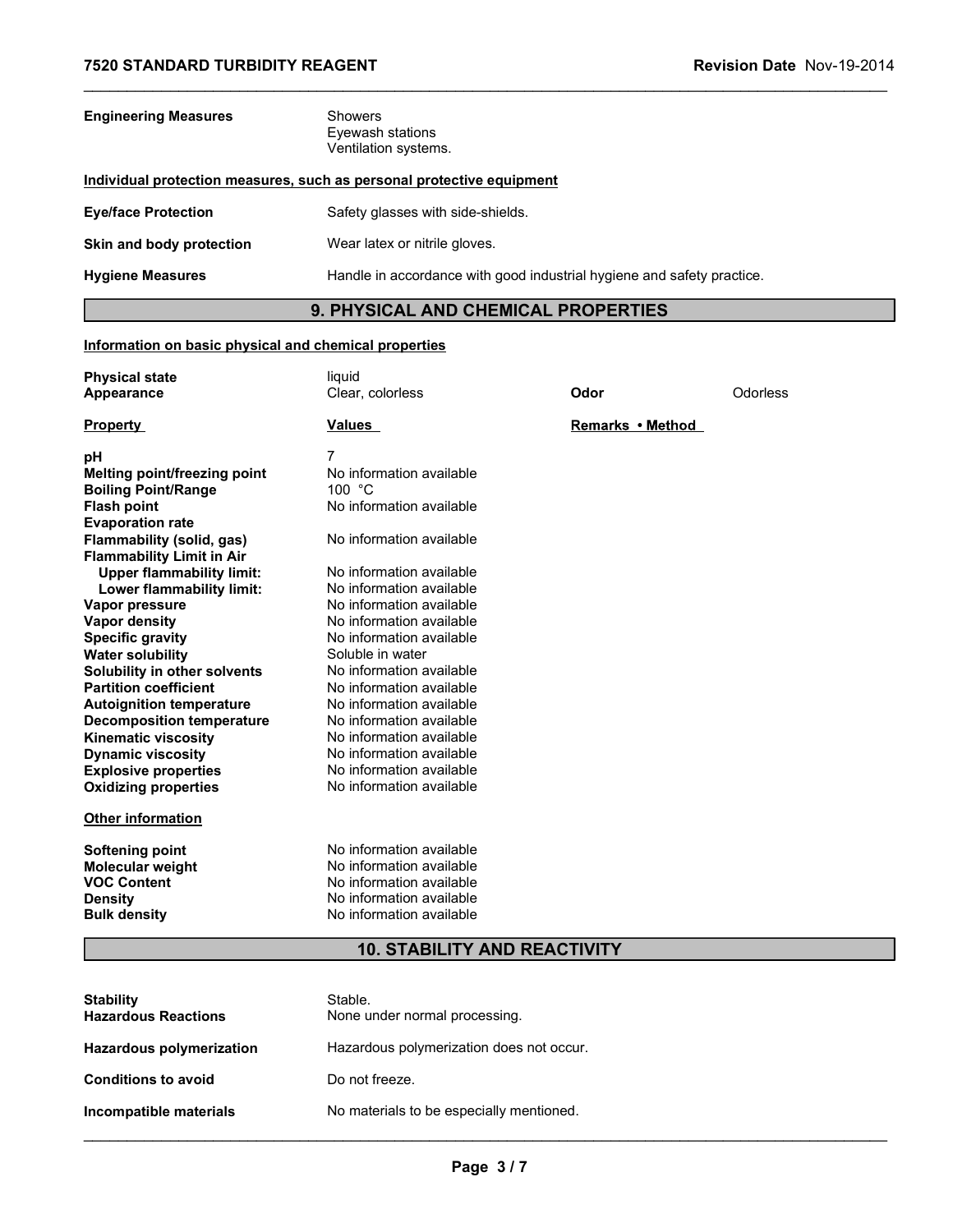TENDARD TURBIDITY REAGENT<br>
Hazardous decomposition products None known based on information supplied.<br>
TOYICOLOGICAL INFORMATION Hazardous decomposition products None known based on information supplied.

# 11. TOXICOLOGICAL INFORMATION

#### Information on likely routes of exposure

#### Component Information

| <b>7520 STANDARD TURBIDITY REAGENT</b>                          |                                                                            |                                      |                    | Revision Date Nov-19-2014            |  |
|-----------------------------------------------------------------|----------------------------------------------------------------------------|--------------------------------------|--------------------|--------------------------------------|--|
|                                                                 |                                                                            |                                      |                    |                                      |  |
|                                                                 |                                                                            |                                      |                    |                                      |  |
|                                                                 | Hazardous decomposition products None known based on information supplied. |                                      |                    |                                      |  |
|                                                                 |                                                                            |                                      |                    |                                      |  |
|                                                                 |                                                                            | <b>11. TOXICOLOGICAL INFORMATION</b> |                    |                                      |  |
|                                                                 |                                                                            |                                      |                    |                                      |  |
| Information on likely routes of exposure                        |                                                                            |                                      |                    |                                      |  |
| <b>Component Information</b>                                    |                                                                            |                                      |                    |                                      |  |
| Chemical name                                                   | LD50 Oral                                                                  |                                      | <b>LD50 Dermal</b> | <b>LC50 Inhalation</b>               |  |
| Kaolin                                                          | None Established                                                           |                                      | None Established   | None Established                     |  |
|                                                                 |                                                                            |                                      |                    |                                      |  |
| 1332-58-7                                                       |                                                                            | $> 90$ mL/kg (Rat)                   |                    | None Established<br>None Established |  |
|                                                                 |                                                                            |                                      |                    |                                      |  |
|                                                                 |                                                                            |                                      |                    |                                      |  |
| Water<br>7732-18-5                                              |                                                                            |                                      |                    |                                      |  |
| Information on toxicological effects<br>Chemical name<br>Kaolin | <b>ACGIH</b>                                                               | <b>IARC</b>                          | <b>NTP</b>         | <b>OSHA</b>                          |  |

### Information on toxicological effects

|                                                                            | <b>7520 STANDARD TURBIDITY REAGENT</b> |                    |                                                |                  |                                             | Revision Date Nov-19-2014                                                                                             |
|----------------------------------------------------------------------------|----------------------------------------|--------------------|------------------------------------------------|------------------|---------------------------------------------|-----------------------------------------------------------------------------------------------------------------------|
| Hazardous decomposition products None known based on information supplied. |                                        |                    |                                                |                  |                                             |                                                                                                                       |
|                                                                            |                                        |                    | <b>11. TOXICOLOGICAL INFORMATION</b>           |                  |                                             |                                                                                                                       |
| Information on likely routes of exposure                                   |                                        |                    |                                                |                  |                                             |                                                                                                                       |
| <b>Component Information</b>                                               |                                        |                    |                                                |                  |                                             |                                                                                                                       |
| Chemical name                                                              |                                        | LD50 Oral          |                                                |                  | <b>LD50 Dermal</b>                          | <b>LC50 Inhalation</b>                                                                                                |
| Kaolin<br>1332-58-7                                                        |                                        | None Established   |                                                |                  | None Established                            | None Established                                                                                                      |
| Water<br>7732-18-5                                                         |                                        | $> 90$ mL/kg (Rat) |                                                | None Established |                                             | None Established                                                                                                      |
|                                                                            |                                        |                    |                                                |                  |                                             |                                                                                                                       |
| Information on toxicological effects<br><b>Chemical name</b>               | <b>ACGIH</b>                           |                    | <b>IARC</b>                                    |                  | <b>NTP</b>                                  | <b>OSHA</b>                                                                                                           |
| Kaolin<br>1332-58-7                                                        |                                        | None Established   |                                                | None Established |                                             |                                                                                                                       |
| Water<br>7732-18-5                                                         | $\overline{\phantom{0}}$               | None Established   |                                                | None Established |                                             | $\blacksquare$                                                                                                        |
| <b>Chronic toxicity</b>                                                    |                                        |                    | No known effect based on information supplied. |                  |                                             |                                                                                                                       |
|                                                                            |                                        |                    |                                                |                  |                                             |                                                                                                                       |
|                                                                            |                                        |                    | <b>12. ECOLOGICAL INFORMATION</b>              |                  |                                             |                                                                                                                       |
| <b>Ecotoxicity</b>                                                         |                                        |                    |                                                |                  |                                             |                                                                                                                       |
|                                                                            |                                        |                    |                                                |                  |                                             | Unknown Aquatic Toxicity 0.55% of the mixture consists of components(s) of unknown hazards to the aquatic environment |
| <b>Chemical name</b><br>Kaolin                                             |                                        |                    | <b>Toxicity to Algae</b><br>None Established   |                  | <b>Toxicity to Fish</b><br>None Established | Daphnia Magna (Water Flea)<br>None Established                                                                        |
| 1332-58-7                                                                  |                                        |                    |                                                |                  |                                             |                                                                                                                       |
| Water<br>7732-18-5                                                         |                                        |                    | None Established                               |                  | None Established                            | None Established                                                                                                      |
|                                                                            |                                        |                    |                                                |                  |                                             |                                                                                                                       |
| <b>Persistence and degradability</b><br>No information available.          |                                        |                    |                                                |                  |                                             |                                                                                                                       |
| <b>Bioaccumulation/Accumulation</b>                                        |                                        |                    |                                                |                  |                                             |                                                                                                                       |
|                                                                            |                                        |                    |                                                |                  |                                             |                                                                                                                       |
| No information available.                                                  |                                        |                    |                                                |                  | Log Pow                                     |                                                                                                                       |
|                                                                            | <b>Chemical name</b>                   |                    |                                                |                  |                                             |                                                                                                                       |
|                                                                            | Kaolin                                 |                    |                                                |                  | None Established                            |                                                                                                                       |
|                                                                            | 1332-58-7<br>Water<br>7732-18-5        |                    |                                                |                  | None Established                            |                                                                                                                       |

### 12. ECOLOGICAL INFORMATION

#### **Ecotoxicity**

| <b>Chemical name</b> | Toxicitv to Algae | Toxicity to Fish | <b>Daphnia Magna (Water Flea)</b> |
|----------------------|-------------------|------------------|-----------------------------------|
| Kaolin<br>1332-58-7  | None Established  | None Established | None Established                  |
| Water<br>7732-18-5   | None Established  | None Established | None Established                  |

#### Persistence and degradability

#### Bioaccumulation/Accumulation

| <b>Chemical name</b> | Log Pow          |
|----------------------|------------------|
| Kaolin               | None Established |
| 1332-58-7            |                  |
| Water                | None Established |
| 7732-18-5            |                  |

# 13. DISPOSAL CONSIDERATIONS

| None Established<br>None Established<br>None Established<br>Kaolin<br>1332-58-7<br>Water<br>None Established<br>None Established<br>None Established<br>7732-18-5<br><b>Chemical name</b><br><b>Log Pow</b><br>None Established<br>Kaolin<br>1332-58-7<br>Water<br>None Established<br>7732-18-5<br><b>13. DISPOSAL CONSIDERATIONS</b><br>Can be disposed as waste water, when in compliance with local regulations.<br>Do not re-use empty containers.<br><b>RCRA</b><br><b>Chemical name</b><br><b>RCRA - Basis for Listing</b><br><b>RCRA - D Series Wastes</b><br>None Established<br>Kaolin<br>None Established<br>None Established<br>1332-58-7<br>None Established<br>None Established<br>None Established<br>Water<br>$\overline{a}$<br>7732-18-5<br><b>RCRA - Halogenated</b><br><b>RCRA - P Series Wastes</b><br><b>RCRA - F Series Wastes</b><br><b>Chemical name</b><br><b>Organic Compounds</b><br>None Established<br>None Established<br>None Established<br>None Established<br>Kaolin<br>1332-58-7 | <b>RCRA - U Series Wastes</b><br><b>RCRA - K Series Wastes</b><br>Page 4/7 | Chemical name             | <b>Toxicity to Algae</b> | <b>Toxicity to Fish</b> | Daphnia Magna (Water Flea) |
|---------------------------------------------------------------------------------------------------------------------------------------------------------------------------------------------------------------------------------------------------------------------------------------------------------------------------------------------------------------------------------------------------------------------------------------------------------------------------------------------------------------------------------------------------------------------------------------------------------------------------------------------------------------------------------------------------------------------------------------------------------------------------------------------------------------------------------------------------------------------------------------------------------------------------------------------------------------------------------------------------------------------|----------------------------------------------------------------------------|---------------------------|--------------------------|-------------------------|----------------------------|
|                                                                                                                                                                                                                                                                                                                                                                                                                                                                                                                                                                                                                                                                                                                                                                                                                                                                                                                                                                                                                     |                                                                            |                           |                          |                         |                            |
| Persistence and degradability<br>No information available.<br><b>Bioaccumulation/Accumulation</b>                                                                                                                                                                                                                                                                                                                                                                                                                                                                                                                                                                                                                                                                                                                                                                                                                                                                                                                   |                                                                            |                           |                          |                         |                            |
|                                                                                                                                                                                                                                                                                                                                                                                                                                                                                                                                                                                                                                                                                                                                                                                                                                                                                                                                                                                                                     |                                                                            |                           |                          |                         |                            |
| <b>Waste Disposal Method</b>                                                                                                                                                                                                                                                                                                                                                                                                                                                                                                                                                                                                                                                                                                                                                                                                                                                                                                                                                                                        |                                                                            |                           |                          |                         |                            |
|                                                                                                                                                                                                                                                                                                                                                                                                                                                                                                                                                                                                                                                                                                                                                                                                                                                                                                                                                                                                                     |                                                                            | No information available. |                          |                         |                            |
|                                                                                                                                                                                                                                                                                                                                                                                                                                                                                                                                                                                                                                                                                                                                                                                                                                                                                                                                                                                                                     |                                                                            |                           |                          |                         |                            |
|                                                                                                                                                                                                                                                                                                                                                                                                                                                                                                                                                                                                                                                                                                                                                                                                                                                                                                                                                                                                                     |                                                                            |                           |                          |                         |                            |
|                                                                                                                                                                                                                                                                                                                                                                                                                                                                                                                                                                                                                                                                                                                                                                                                                                                                                                                                                                                                                     |                                                                            |                           |                          |                         |                            |
|                                                                                                                                                                                                                                                                                                                                                                                                                                                                                                                                                                                                                                                                                                                                                                                                                                                                                                                                                                                                                     |                                                                            |                           |                          |                         |                            |
| <b>Contaminated packaging</b>                                                                                                                                                                                                                                                                                                                                                                                                                                                                                                                                                                                                                                                                                                                                                                                                                                                                                                                                                                                       |                                                                            |                           |                          |                         |                            |
|                                                                                                                                                                                                                                                                                                                                                                                                                                                                                                                                                                                                                                                                                                                                                                                                                                                                                                                                                                                                                     |                                                                            |                           |                          |                         |                            |
|                                                                                                                                                                                                                                                                                                                                                                                                                                                                                                                                                                                                                                                                                                                                                                                                                                                                                                                                                                                                                     |                                                                            |                           |                          |                         |                            |
|                                                                                                                                                                                                                                                                                                                                                                                                                                                                                                                                                                                                                                                                                                                                                                                                                                                                                                                                                                                                                     |                                                                            |                           |                          |                         |                            |
|                                                                                                                                                                                                                                                                                                                                                                                                                                                                                                                                                                                                                                                                                                                                                                                                                                                                                                                                                                                                                     |                                                                            |                           |                          |                         |                            |
|                                                                                                                                                                                                                                                                                                                                                                                                                                                                                                                                                                                                                                                                                                                                                                                                                                                                                                                                                                                                                     |                                                                            |                           |                          |                         |                            |
|                                                                                                                                                                                                                                                                                                                                                                                                                                                                                                                                                                                                                                                                                                                                                                                                                                                                                                                                                                                                                     |                                                                            |                           |                          |                         |                            |
|                                                                                                                                                                                                                                                                                                                                                                                                                                                                                                                                                                                                                                                                                                                                                                                                                                                                                                                                                                                                                     |                                                                            |                           |                          |                         |                            |
|                                                                                                                                                                                                                                                                                                                                                                                                                                                                                                                                                                                                                                                                                                                                                                                                                                                                                                                                                                                                                     |                                                                            |                           |                          |                         |                            |
|                                                                                                                                                                                                                                                                                                                                                                                                                                                                                                                                                                                                                                                                                                                                                                                                                                                                                                                                                                                                                     |                                                                            |                           |                          |                         |                            |

| <b>Chemical name</b> | <b>RCRA - Halogenated</b><br><b>Organic Compounds</b> | <b>RCRA - P Series Wastes</b> | <b>RCRA - F Series Wastes</b> | <b>RCRA - K Series Wastes</b> |
|----------------------|-------------------------------------------------------|-------------------------------|-------------------------------|-------------------------------|
| Kaolin<br>1332-58-7  | None Established                                      | None Established              | None Established              | None Established              |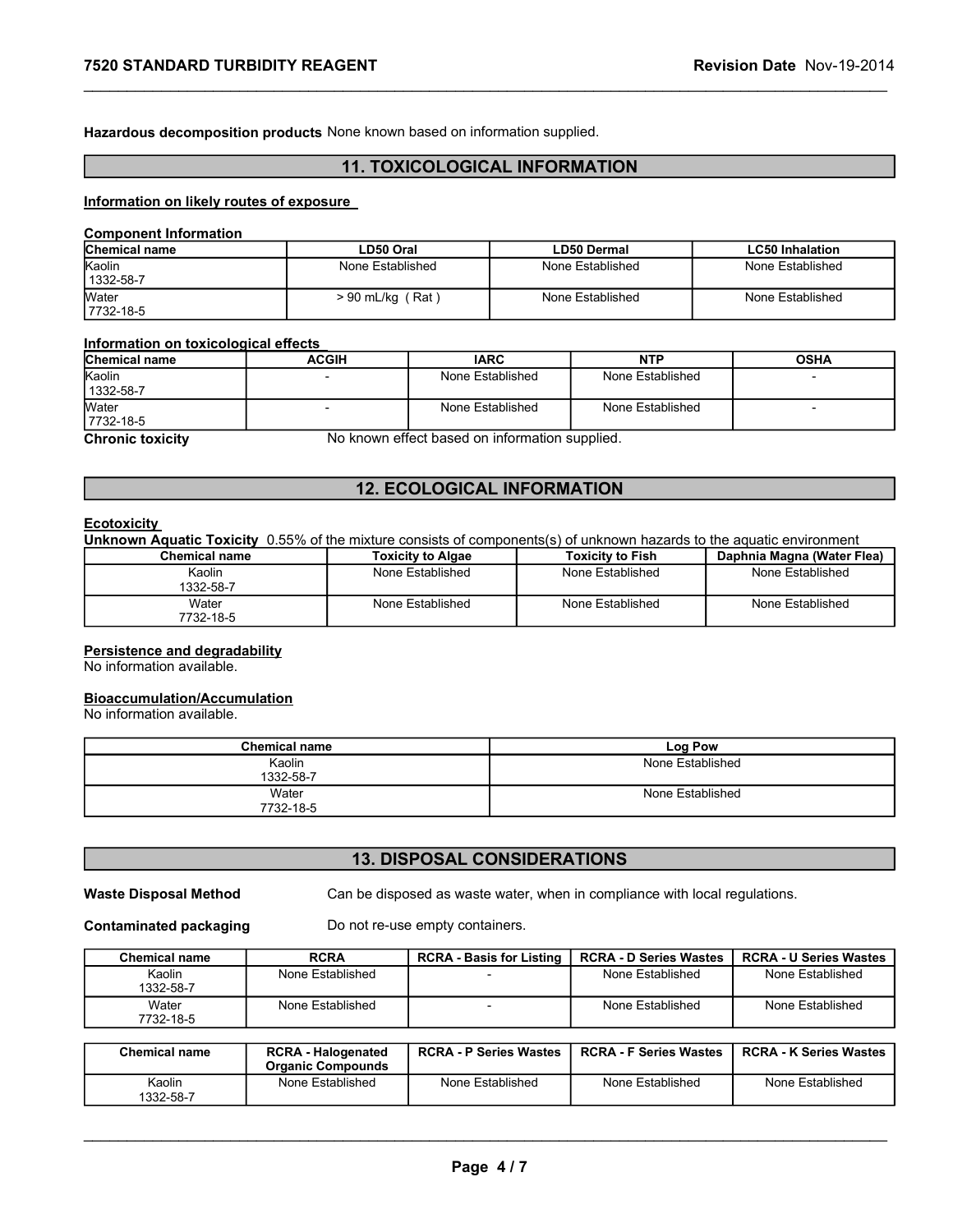| 7520 STANDARD TURBIDITY REAGENT<br>Revision Date Nov-19-2014<br>Water<br>None Established<br>None Established<br>None Established<br>None Established<br>7732-18-5<br><b>California Hazardous Waste Status</b><br><b>Chemical name</b><br>Kaolin<br>$\blacksquare$<br>1332-58-7<br>Water<br>$\overline{\phantom{a}}$<br>7732-18-5<br><b>14. TRANSPORT INFORMATION</b> |  |  |  |
|-----------------------------------------------------------------------------------------------------------------------------------------------------------------------------------------------------------------------------------------------------------------------------------------------------------------------------------------------------------------------|--|--|--|
|                                                                                                                                                                                                                                                                                                                                                                       |  |  |  |
|                                                                                                                                                                                                                                                                                                                                                                       |  |  |  |
|                                                                                                                                                                                                                                                                                                                                                                       |  |  |  |
|                                                                                                                                                                                                                                                                                                                                                                       |  |  |  |
|                                                                                                                                                                                                                                                                                                                                                                       |  |  |  |
|                                                                                                                                                                                                                                                                                                                                                                       |  |  |  |
|                                                                                                                                                                                                                                                                                                                                                                       |  |  |  |
|                                                                                                                                                                                                                                                                                                                                                                       |  |  |  |
|                                                                                                                                                                                                                                                                                                                                                                       |  |  |  |
|                                                                                                                                                                                                                                                                                                                                                                       |  |  |  |
|                                                                                                                                                                                                                                                                                                                                                                       |  |  |  |
|                                                                                                                                                                                                                                                                                                                                                                       |  |  |  |
|                                                                                                                                                                                                                                                                                                                                                                       |  |  |  |
|                                                                                                                                                                                                                                                                                                                                                                       |  |  |  |
|                                                                                                                                                                                                                                                                                                                                                                       |  |  |  |
|                                                                                                                                                                                                                                                                                                                                                                       |  |  |  |
|                                                                                                                                                                                                                                                                                                                                                                       |  |  |  |
|                                                                                                                                                                                                                                                                                                                                                                       |  |  |  |
|                                                                                                                                                                                                                                                                                                                                                                       |  |  |  |

DOT Not regulated

IATA Not regulated IMDG/IMO Not regulated

# 15. REGULATORY INFORMATION

| <b>International Inventories</b> |          |
|----------------------------------|----------|
| <b>TSCA</b>                      | Complies |
| <b>DSL/NDSL</b>                  | Complies |
| <b>EINECS/ELINCS</b>             | Complies |
| <b>ENCS</b>                      | Complies |
| <b>IECSC</b>                     | Complies |
| <b>KECL</b>                      | Complies |
| <b>PICCS</b>                     | Complies |
| <b>AICS</b>                      | Complies |

#### Legend:

## U.S. Federal Regulations

#### SARA 313

| EINECS/ELINCS - European Inventory of Existing Commercial Chemical Substances/EU List of Notified Chemical Substances                                           |
|-----------------------------------------------------------------------------------------------------------------------------------------------------------------|
|                                                                                                                                                                 |
|                                                                                                                                                                 |
|                                                                                                                                                                 |
|                                                                                                                                                                 |
|                                                                                                                                                                 |
|                                                                                                                                                                 |
|                                                                                                                                                                 |
|                                                                                                                                                                 |
|                                                                                                                                                                 |
|                                                                                                                                                                 |
|                                                                                                                                                                 |
|                                                                                                                                                                 |
|                                                                                                                                                                 |
|                                                                                                                                                                 |
|                                                                                                                                                                 |
|                                                                                                                                                                 |
|                                                                                                                                                                 |
|                                                                                                                                                                 |
| chemicals which are subject to the reporting requirements of the Act and Title 40 of the Code of Federal Regulations, Part 372<br>SARA 313 - Threshold Values % |
| None Established                                                                                                                                                |
|                                                                                                                                                                 |
| None Established                                                                                                                                                |
|                                                                                                                                                                 |
|                                                                                                                                                                 |
|                                                                                                                                                                 |
|                                                                                                                                                                 |
|                                                                                                                                                                 |
|                                                                                                                                                                 |
|                                                                                                                                                                 |
|                                                                                                                                                                 |
|                                                                                                                                                                 |
|                                                                                                                                                                 |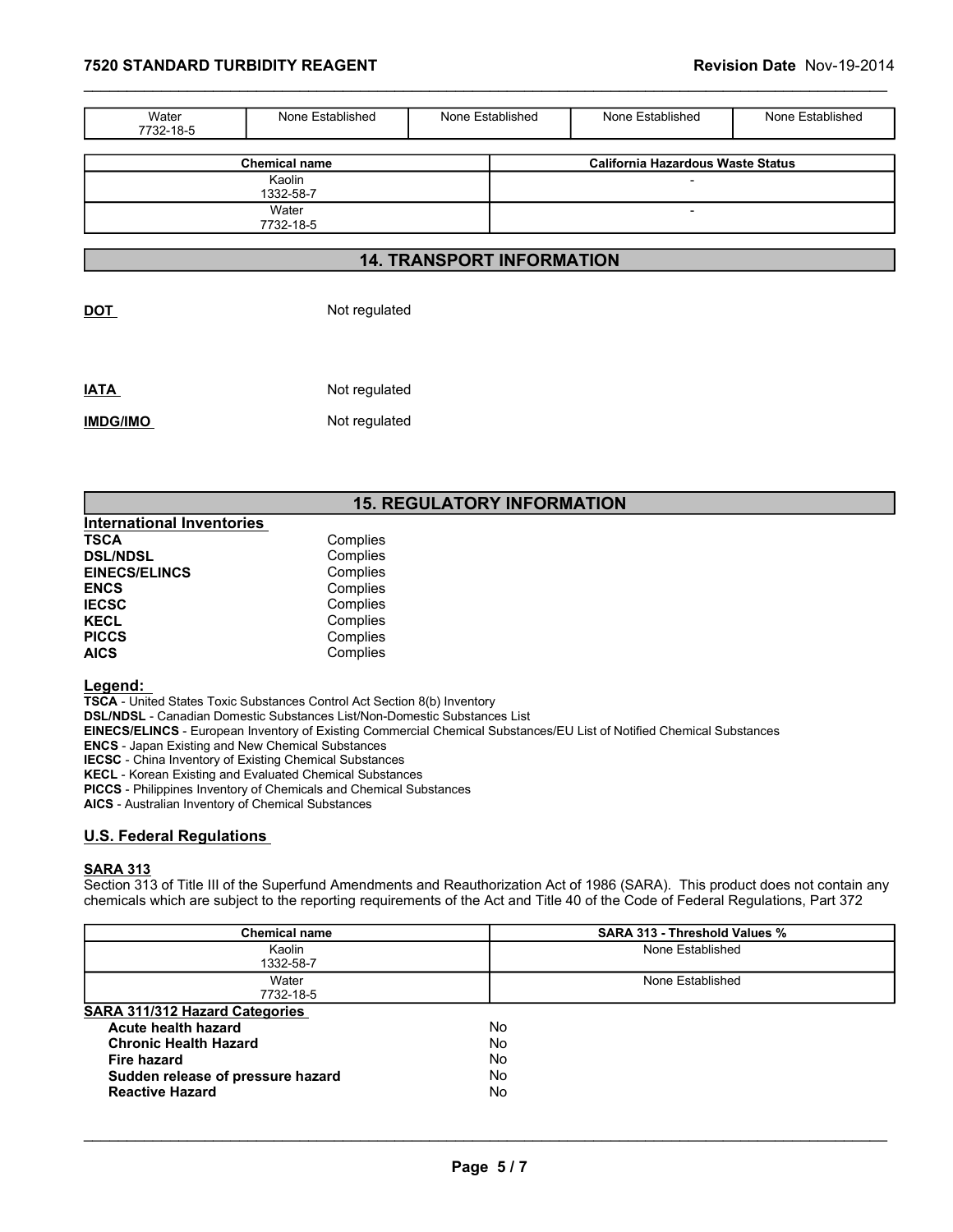### Clean Water Act

**7520 STANDARD TURBIDITY REAGENT**<br> **Clean Water Act**<br>
This product does not contain any substances regulated as pollutants pursuant to the Clean Water Act (40 CFR 122.21 and 40<br>
CFR 122.42) This product does not contain any substances regulated as pollutants pursuant to the Clean Water Act (40 CFR 122.21 and 40 CFR 122.42)

| <b>7520 STANDARD TURBIDITY REAGENT</b>                                                                                          |                                              |                               |                  |                                                                                                                                                                                                                                                                                                                                                                      | Revision Date Nov-19-2014                   |
|---------------------------------------------------------------------------------------------------------------------------------|----------------------------------------------|-------------------------------|------------------|----------------------------------------------------------------------------------------------------------------------------------------------------------------------------------------------------------------------------------------------------------------------------------------------------------------------------------------------------------------------|---------------------------------------------|
|                                                                                                                                 |                                              |                               |                  |                                                                                                                                                                                                                                                                                                                                                                      |                                             |
| <b>Clean Water Act</b><br>CFR 122.42)                                                                                           |                                              |                               |                  | This product does not contain any substances regulated as pollutants pursuant to the Clean Water Act (40 CFR 122.21 and 40                                                                                                                                                                                                                                           |                                             |
| <b>Chemical name</b>                                                                                                            | <b>CWA - Reportable</b><br><b>Quantities</b> | <b>CWA - Toxic Pollutants</b> |                  | <b>CWA - Priority Pollutants</b>                                                                                                                                                                                                                                                                                                                                     | <b>CWA - Hazardous</b><br><b>Substances</b> |
| Kaolin<br>1332-58-7                                                                                                             | None Established                             | None Established              |                  | None Established                                                                                                                                                                                                                                                                                                                                                     | None Established                            |
| Water<br>7732-18-5                                                                                                              | None Established                             | None Established              |                  | None Established                                                                                                                                                                                                                                                                                                                                                     | None Established                            |
| <b>CERCLA</b><br>pertaining to releases of this material                                                                        |                                              |                               |                  | This material, as supplied, does not contain any substances regulated as hazardous substances under the Comprehensive<br>Environmental Response Compensation and Liability Act (CERCLA) (40 CFR 302) or the Superfund Amendments and<br>Reauthorization Act (SARA) (40 CFR 355). There may be specific reporting requirements at the local, regional, or state level |                                             |
| <b>Chemical name</b>                                                                                                            | <b>Hazardous Substances RQs</b>              |                               |                  | <b>CERCLA/SARA RQ</b>                                                                                                                                                                                                                                                                                                                                                | <b>RQ</b>                                   |
|                                                                                                                                 |                                              |                               |                  | None Established                                                                                                                                                                                                                                                                                                                                                     | $\blacksquare$                              |
| Kaolin<br>1332-58-7                                                                                                             |                                              |                               | None Established |                                                                                                                                                                                                                                                                                                                                                                      | $\overline{\phantom{0}}$                    |
| Water<br>7732-18-5                                                                                                              |                                              |                               |                  |                                                                                                                                                                                                                                                                                                                                                                      |                                             |
| <b>U.S. State Regulations</b><br><b>California Proposition 65</b><br>This product does not contain any Proposition 65 chemicals |                                              |                               |                  |                                                                                                                                                                                                                                                                                                                                                                      |                                             |
|                                                                                                                                 |                                              |                               |                  |                                                                                                                                                                                                                                                                                                                                                                      |                                             |
|                                                                                                                                 | <b>Chemical name</b><br>Kaolin               |                               |                  | California Prop. 65<br>None Established                                                                                                                                                                                                                                                                                                                              |                                             |
|                                                                                                                                 | 1332-58-7<br>Water<br>7732-18-5              |                               |                  | None Established                                                                                                                                                                                                                                                                                                                                                     |                                             |

# **CERCLA**

| <b>Chemical name</b> | <b>Hazardous Substances RQs</b> | <b>CERCLA/SARA RQ</b> | RQ |
|----------------------|---------------------------------|-----------------------|----|
| Kaolin<br>1332-58-7  |                                 | None Established      |    |
| Water<br>7732-18-5   |                                 | None Established      |    |

# **U.S. State Regulations**

#### California Proposition 65

| <b>Chemical name</b> | <b>California Prop. 65</b> |
|----------------------|----------------------------|
| Kaolin               | None Established           |
| 1332-58-7            |                            |
| Water                | None Established           |
| 7732-18-5            |                            |

#### U.S. State Right-to-Know Regulations

| Water<br>7732-18-5               | None Established                                           |                                 | None Established                              | None Established                                                                                            | None Established                                                                                                             |  |
|----------------------------------|------------------------------------------------------------|---------------------------------|-----------------------------------------------|-------------------------------------------------------------------------------------------------------------|------------------------------------------------------------------------------------------------------------------------------|--|
| <b>CERCLA</b>                    |                                                            |                                 |                                               |                                                                                                             |                                                                                                                              |  |
|                                  |                                                            |                                 |                                               |                                                                                                             | This material, as supplied, does not contain any substances regulated as hazardous substances under the Comprehensive        |  |
|                                  |                                                            |                                 |                                               | Environmental Response Compensation and Liability Act (CERCLA) (40 CFR 302) or the Superfund Amendments and |                                                                                                                              |  |
|                                  |                                                            |                                 |                                               |                                                                                                             | Reauthorization Act (SARA) (40 CFR 355). There may be specific reporting requirements at the local, regional, or state level |  |
|                                  | pertaining to releases of this material                    |                                 |                                               |                                                                                                             |                                                                                                                              |  |
| <b>Chemical name</b>             |                                                            | <b>Hazardous Substances RQs</b> |                                               | <b>CERCLA/SARA RQ</b>                                                                                       | <b>RQ</b>                                                                                                                    |  |
| Kaolin<br>1332-58-7              |                                                            |                                 |                                               | None Established                                                                                            |                                                                                                                              |  |
| Water<br>7732-18-5               |                                                            |                                 |                                               | None Established                                                                                            |                                                                                                                              |  |
| <b>U.S. State Regulations</b>    |                                                            |                                 |                                               |                                                                                                             |                                                                                                                              |  |
| <b>California Proposition 65</b> | This product does not contain any Proposition 65 chemicals |                                 |                                               |                                                                                                             |                                                                                                                              |  |
|                                  | <b>Chemical name</b>                                       |                                 |                                               | California Prop. 65                                                                                         |                                                                                                                              |  |
|                                  | Kaolin<br>1332-58-7                                        |                                 |                                               | None Established                                                                                            |                                                                                                                              |  |
|                                  | Water<br>7732-18-5                                         |                                 |                                               | None Established                                                                                            |                                                                                                                              |  |
|                                  | <b>U.S. State Right-to-Know Regulations</b>                |                                 |                                               |                                                                                                             |                                                                                                                              |  |
| <b>Chemical name</b>             |                                                            | <b>New Jersey</b>               |                                               | <b>Massachusetts</b>                                                                                        | Pennsylvania                                                                                                                 |  |
| Kaolin<br>1332-58-7              |                                                            | X                               |                                               | X                                                                                                           |                                                                                                                              |  |
| Water<br>7732-18-5               |                                                            | None Established                |                                               | None Established                                                                                            | X                                                                                                                            |  |
|                                  |                                                            |                                 | <b>16. OTHER INFORMATION</b>                  |                                                                                                             |                                                                                                                              |  |
| <b>NFPA</b>                      | Health hazard 0                                            |                                 | Flammability 0                                | Instability 0                                                                                               | <b>Physical and Chemical</b><br>Hazards N/A                                                                                  |  |
| <b>LIBRIC</b>                    | $II = -14L$ $I = -22L$                                     |                                 | $\Gamma$ lamanaala $\Gamma$ iiiiiiii $\Gamma$ | Dhusataal baasada O                                                                                         | Developed monetarities.                                                                                                      |  |

### 16. OTHER INFORMATION

HMIS **Health hazard 0** Flammability 0 Physical hazards 0

\_\_\_\_\_\_\_\_\_\_\_\_\_\_\_\_\_\_\_\_\_\_\_\_\_\_\_\_\_\_\_\_\_\_\_\_\_\_\_\_\_\_\_\_\_\_\_\_\_\_\_\_\_\_\_\_\_\_\_\_\_\_\_\_\_\_\_\_\_\_\_\_\_\_\_\_\_\_\_\_\_\_\_\_\_\_\_\_\_\_\_\_\_

NFPA **Health hazard 0** Flammability 0 Instability 0 Physical and Chemical Hazards N/A  $\frac{1}{2}$ <br>
ability 0<br>
Physical hazards 0<br>
Personal precautions<br>
N/A<br>
Page 6 / 7 Personal precautions N/A



Issuing Date Nov-18-2014<br>
Revision Date Nov-19-2014 **Revision Date** Revision note

**Prepared by Separate Begulatory Affairs Department Issuing Date Concrete Begulatory Affairs Department**